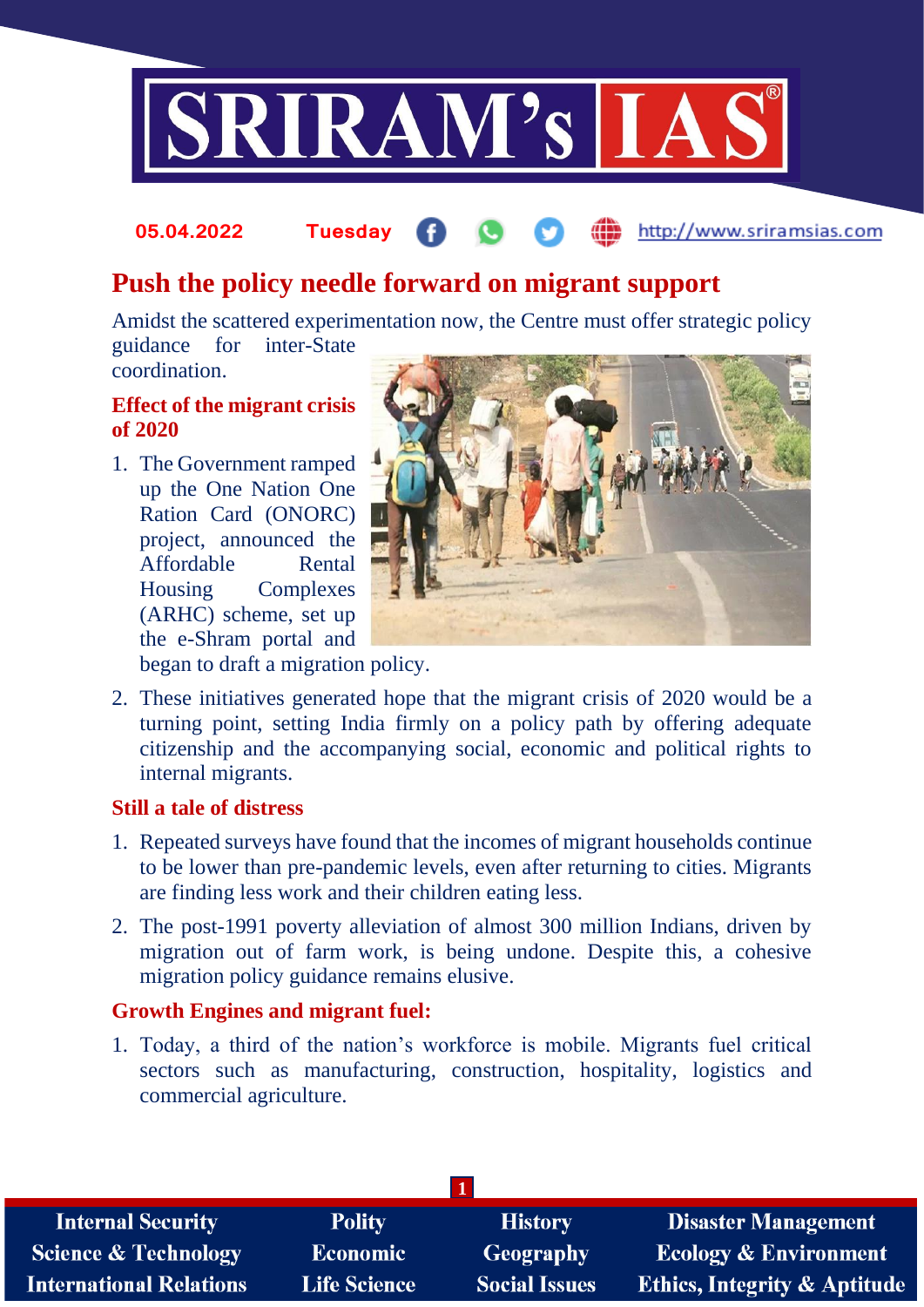

#### the http://www.sriramsias.com **05.04.2022 Tuesday** G.

- 2. Despite clear economic and humanitarian reasoning to bring migrants back into the policy discourse, the current policy scenario is at best fragmented and at worst waning.
- 3. To course-correct this, we must recognise the entrenched structural constraints slowing the migration policy momentum and take strategic steps to push the policy needle forward.

# **A politicised phenomenon**

- 1. First, we must recognise that migration is a highly politicised phenomenon in India. States are highly influenced by the political economy of migration. 'Destination States' experience a tension between economic needs, which require migrant labour, and political needs, which promote nativist policies that impose domicile restrictions on employment and social security.
- 2. On the flip side, the 'sending States' are highly motivated to serve their "own people" because they vote in their source villages. This fragmented policy response to internal migration follows from State-specific calculations on what political dividends might be reaped (or lost) by investing fiscal and administrative resources towards migrants.
- 3. Moreover, development policy in India has bet big on rural development as an antidote to migration. This widespread 'sedentary bias' continues to influence policy even though migration is an important pathway for impoverished marginalised rural households to find economic security (and social emancipation).

#### **Migrants are the unorganised worker and the urban poor**

- 1. Second, migrants are a perennially fuzzy category in policy discourse, located inside two larger categories that have long troubled policymakers: the unorganised worker and the urban poor.
- 2. Even the e-Shram portal, which has made impressive progress in registering unorganised workers, has been unable to accurately distinguish and target migrants.
- 3. Policy interventions in major urban destinations continue to conflate the urban poor with low-income migrants. Hence, slum development continues as the

| <b>Internal Security</b>        | <b>Polity</b>       | <b>History</b>       | Disaster Management                     |  |  |
|---------------------------------|---------------------|----------------------|-----------------------------------------|--|--|
| <b>Science &amp; Technology</b> | <b>Economic</b>     | Geography            | <b>Ecology &amp; Environment</b>        |  |  |
| <b>International Relations</b>  | <b>Life Science</b> | <b>Social Issues</b> | <b>Ethics, Integrity &amp; Aptitude</b> |  |  |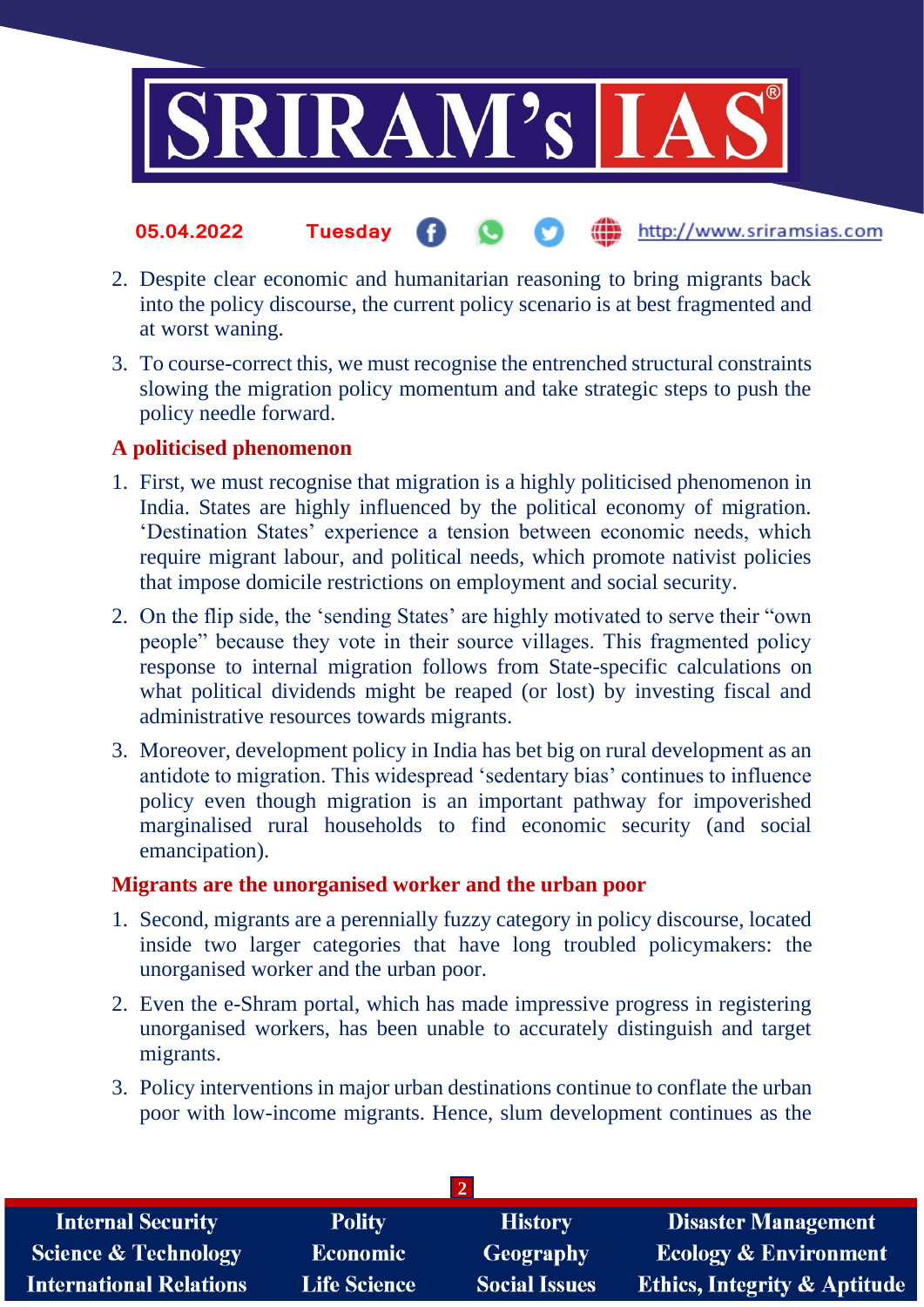

#### http://www.sriramsias.com **05.04.2022 Tuesday**

primary medium for alleviating migrant concerns, while in reality, most migrants live on worksites that are entirely out of the policy gaze.

4. Further, it is assumed that migrants will be automatically catered to with the formalisation of the economy, the labour market, the housing market, finance and so on. This pushes the timeline for addressing the migrant issue far out. It is no longer an urgent priority.

#### **Gaps in the data**

- 1. Third, migration policy discourse is seemingly paralysed by the now wellacknowledged failure of official datasets to capture the actual scale and the frequency of internal migration in India.
- 2. Data systems designed to periodically record only one spatial location have posed great challenges to welfare delivery for up to 500 million people who are part of multi-locational migrant households.
- 3. The novel coronavirus pandemic has placed a sharp focus on problems such as educating and vaccinating those children who accompany their migrant parents, or ensuring that migrant women avail maternity benefits at multiple locations.

#### **Bottom-up takes time:**

- 1. Policy in India often emerges from the ground up, taking decades to cement into national law and standard practice. We have seen this in education and food security.
- 2. In migration too, despite the structural constraints outlined above, it is heartening to see many initiatives on the ground that have immense potential to influence strategic shifts in migration policy.
- 3. For example, many States have initiated data projects that can track migrants and generate dynamic real-time data that aid welfare delivery. **Maharashtra's Migration Tracking System (MTS)**, which focuses on women and children has been successfully piloted in five districts.
- 4. **Chhattisgarh's State Migrant Workers Policy** is premised on registering migrant workers at the source and tracking them through phone-based outreach systems.

| <b>Internal Security</b>        | <b>Polity</b>       | <b>History</b>       | <b>Disaster Management</b>              |  |  |
|---------------------------------|---------------------|----------------------|-----------------------------------------|--|--|
| <b>Science &amp; Technology</b> | <b>Economic</b>     | Geography            | <b>Ecology &amp; Environment</b>        |  |  |
| <b>International Relations</b>  | <b>Life Science</b> | <b>Social Issues</b> | <b>Ethics, Integrity &amp; Aptitude</b> |  |  |